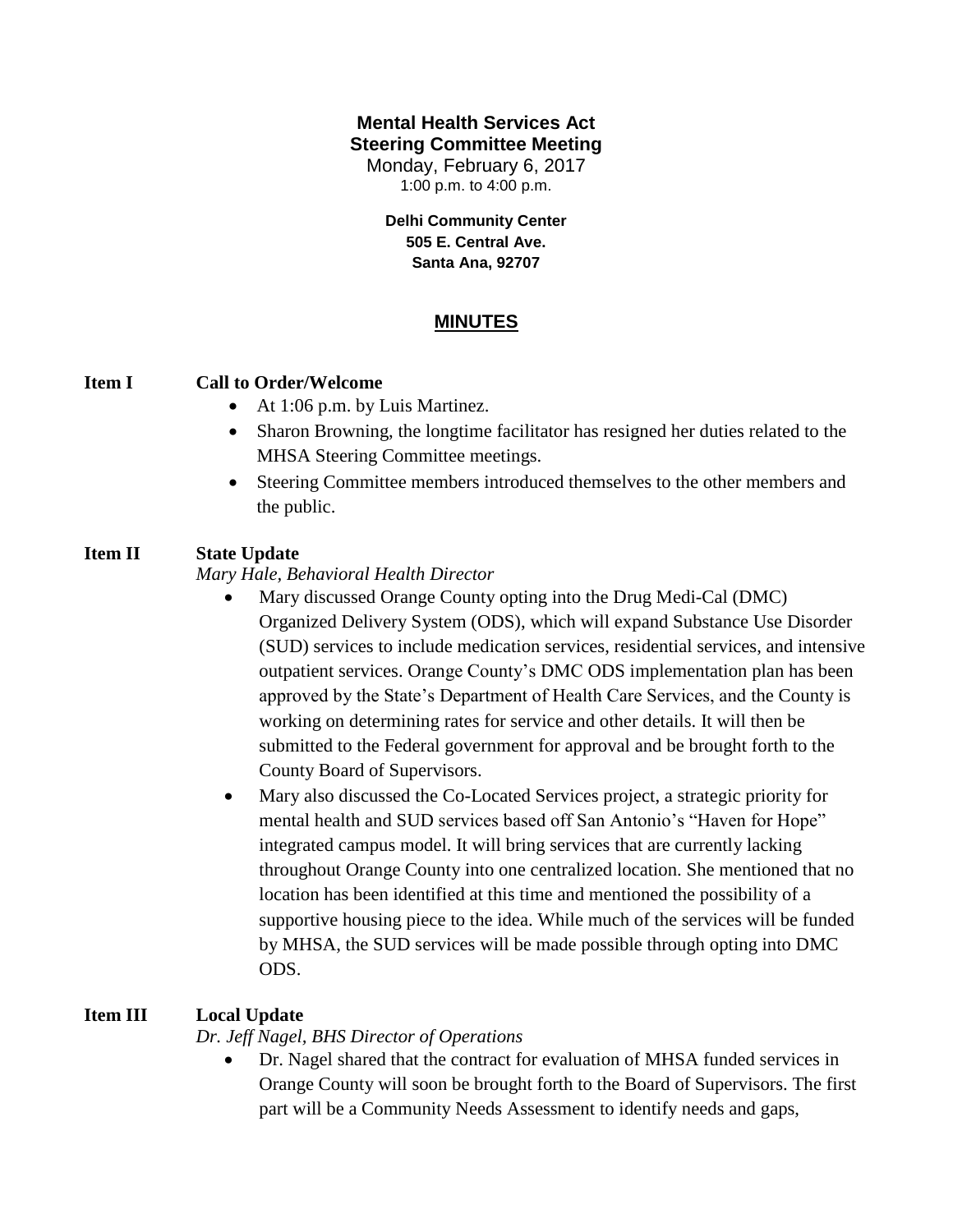involving focus groups with different populations, from different geographic areas, and speaking different threshold languages. The second part will be a Cost-benefit Analysis looking at CSS and PEI programs to see the economic return on investment.

- Dr. Nagel mentioned the *Stepping Up Initiative*, a national initiative aimed at reducing the number of individuals with mental illness in our correctional system, with Orange County having representation in all the different groups of the local planning body. He also mentioned *Proposition 47*, a California initiative to reduce classification of certain crimes from felony to a misdemeanor, which creates savings that are to be granted to counties. Orange County is hoping to receive those savings. He also briefly mentioned *Whole Person Care*, an integrative care approach for health and behavioral health, it would not, however involve MHSA dollars.
- Finally, Dr. Nagel discussed the *No Place Like Home* initiative, which will collect \$2 billion out of statewide allocation over 20 years of MHSA dollars for housing. A majority of the dollars will be up for competitive bids and a grant coordinator has recently been hired to oversee our participation in the initiative and to maximize the amount of funding we can apply for, and hopefully receive.

#### **Item IV Community Action Advisory Committee Update**

*Denise Cuellar, CAAC President*

 Denise shared that CAAC has continued conducting MHSA Program Surveys and recently planned and scheduled activities for 2017. She raised a concern regarding housing, where some individuals with severe mental illness are unable to secure housing even with a voucher. Mary Hale offered to connect her with someone who may be able to come and discuss the housing issues with CAAC.

#### **Item V Strong Families, Strong Children: Behavioral Health Services for Military Families** *Lori Pack, Larisa Owen, Elizabeth Andrade and Judy Rose, Strong Families, Strong Children Collaborative*

 Representatives from the agencies partnering for the Innovation project *Strong Families, Strong Children* (Child Guidance Center, Human Options, Families Forward, Veterans Legal Institute, and Children and Family Futures) gave a presentation on their program and shared outcomes from their first year of program implementation.

#### **Item VI MHSA Update**

*Dr. Sharon Ishikawa, MHSA Coordinator*

 Dr. Ishikawa made an announcement encouraging members to participate in RFP Panels. Anyone interested can email the MHSA Office at mhsa@ochca.com.